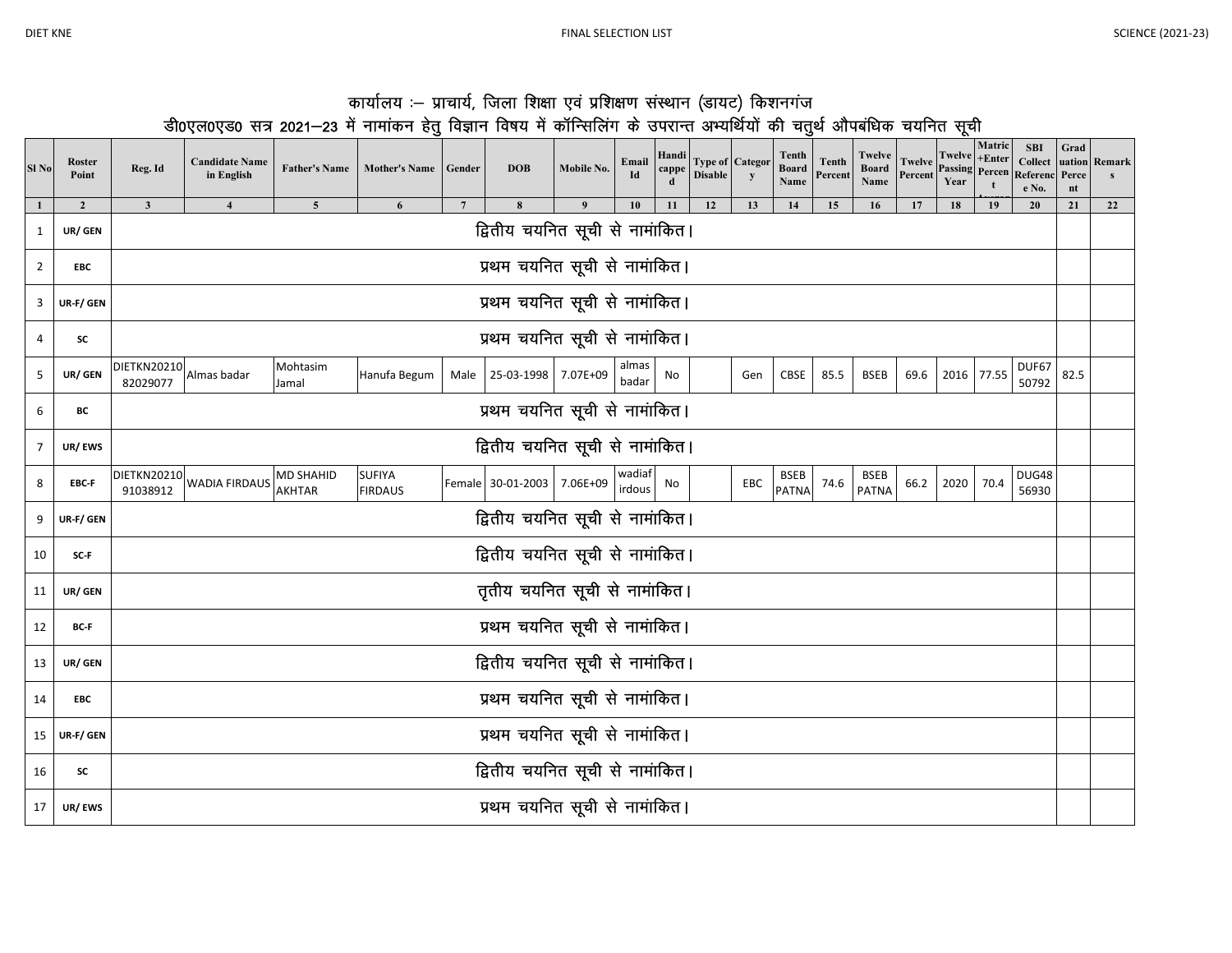| Sl <sub>No</sub> | <b>Roster</b><br>Point | Reg. Id                         | <b>Candidate Name</b><br>in English     | <b>Father's Name</b>                | <b>Mother's Name</b>            | Gender          | <b>DOB</b>                      | Mobile No. | Email<br>Id           | Handi<br>cappe | <b>Disable</b> | <b>Type of Categor</b><br>y | Tenth<br><b>Board</b><br>Name | <b>Tenth</b><br>Percent | Twelve<br><b>Board</b><br>Name | <b>Twelve</b><br>Percent | Twelve<br><b>Passing Percen</b><br>Year | Matric<br>+Enter | <b>SBI</b><br>Collect<br>Referenc<br>e No. | Grad<br>Perce<br>nt | uation Remark |
|------------------|------------------------|---------------------------------|-----------------------------------------|-------------------------------------|---------------------------------|-----------------|---------------------------------|------------|-----------------------|----------------|----------------|-----------------------------|-------------------------------|-------------------------|--------------------------------|--------------------------|-----------------------------------------|------------------|--------------------------------------------|---------------------|---------------|
| $\mathbf{1}$     | $\overline{2}$         | $\mathbf{3}$                    | $\overline{4}$                          | $\overline{\mathbf{5}}$             | 6                               | $7\phantom{.0}$ | 8                               | 9          | 10                    | 11             | 12             | 13                          | 14                            | 15                      | 16                             | 17                       | 18                                      | 19               | 20                                         | 21                  | 22            |
| 18               | <b>BCF</b>             |                                 |                                         |                                     |                                 |                 | प्रथम चयनित सूची से नामांकित।   |            |                       |                |                |                             |                               |                         |                                |                          |                                         |                  |                                            |                     |               |
| 19               | ST                     |                                 |                                         |                                     |                                 |                 | द्वितीय चयनित सूची से नामांकित। |            |                       |                |                |                             |                               |                         |                                |                          |                                         |                  |                                            |                     |               |
| 20               | EBC                    | DIETKN20210 SALMAN<br>90836814  | AHMAD                                   | <b>MD KAMAL</b><br><b>UDDIN</b>     | <b>MEHWASH</b><br><b>SHAHIN</b> | Male            | 25-09-1999 9.57E+09             |            | srahi5102<br>@gmail.c | No             |                | EBC                         | CBSE                          | 77.9                    | <b>BSEB</b>                    | 74.8                     | 2020                                    | 76.4             | DUF79<br>59232                             |                     |               |
| 21               | UR-F/ GEN              |                                 |                                         |                                     |                                 |                 | प्रथम चयनित सूची से नामांकित।   |            |                       |                |                |                             |                               |                         |                                |                          |                                         |                  |                                            |                     |               |
| 22               | ВC                     | 90937726                        | DIETKN20210 MALAY KUMAR<br><b>SINGH</b> | <b>LOKESH</b><br><b>KUMAR SINGH</b> | <b>MONA DAS</b>                 |                 | Male 21-03-1996 7.72E+09        |            | singh<br>malay        | No             |                | ВC                          | CBSE                          | 85.5                    | CBSE                           | 67.8                     | 2014                                    | 76.7             | DUG46<br>08346                             |                     |               |
| 23               | UR/ GEN                | द्वितीय चयनित सूची से नामांकित। |                                         |                                     |                                 |                 |                                 |            |                       |                |                |                             |                               |                         |                                |                          |                                         |                  |                                            |                     |               |
| 24               | SC-F                   |                                 |                                         |                                     |                                 |                 | प्रथम चयनित सूची से नामांकित।   |            |                       |                |                |                             |                               |                         |                                |                          |                                         |                  |                                            |                     |               |
| 25               | UR/ GEN                | प्रथम चयनित सूची से नामांकित।   |                                         |                                     |                                 |                 |                                 |            |                       |                |                |                             |                               |                         |                                |                          |                                         |                  |                                            |                     |               |
| 26               | EBC-F                  |                                 |                                         |                                     |                                 |                 | द्वितीय चयनित सूची से नामांकित। |            |                       |                |                |                             |                               |                         |                                |                          |                                         |                  |                                            |                     |               |
| 27               | UR-F/EWS               |                                 |                                         |                                     |                                 |                 | द्वितीय चयनित सूची से नामांकित। |            |                       |                |                |                             |                               |                         |                                |                          |                                         |                  |                                            |                     |               |
| 28               | SC                     |                                 |                                         |                                     |                                 |                 | प्रथम चयनित सूची से नामांकित।   |            |                       |                |                |                             |                               |                         |                                |                          |                                         |                  |                                            |                     |               |
| 29               | UR/ GEN                |                                 |                                         |                                     |                                 |                 | प्रथम चयनित सूची से नामांकित।   |            |                       |                |                |                             |                               |                         |                                |                          |                                         |                  |                                            |                     |               |
| 30               | BС                     |                                 |                                         |                                     |                                 |                 | तृतीय चयनित सूची से नामांकित।   |            |                       |                |                |                             |                               |                         |                                |                          |                                         |                  |                                            |                     |               |
| 31               | UR/ GEN                |                                 |                                         |                                     |                                 |                 | द्वितीय चयनित सूची से नामांकित। |            |                       |                |                |                             |                               |                         |                                |                          |                                         |                  |                                            |                     |               |
| 32               | <b>EBC</b>             |                                 |                                         |                                     |                                 |                 | द्वितीय चयनित सूची से नामांकित। |            |                       |                |                |                             |                               |                         |                                |                          |                                         |                  |                                            |                     |               |
| 33               | UR-F/ GEN              | तृतीय चयनित सूची से नामांकित।   |                                         |                                     |                                 |                 |                                 |            |                       |                |                |                             |                               |                         |                                |                          |                                         |                  |                                            |                     |               |
| 34               | SC                     |                                 |                                         |                                     |                                 |                 | द्वितीय चयनित सूची से नामांकित। |            |                       |                |                |                             |                               |                         |                                |                          |                                         |                  |                                            |                     |               |
| 35               | UR/ GEN                |                                 |                                         |                                     |                                 |                 | प्रथम चयनित सूची से नामांकित।   |            |                       |                |                |                             |                               |                         |                                |                          |                                         |                  |                                            |                     |               |
| 36               | EBC                    |                                 |                                         |                                     |                                 |                 | प्रथम चयनित सूची से नामांकित।   |            |                       |                |                |                             |                               |                         |                                |                          |                                         |                  |                                            |                     |               |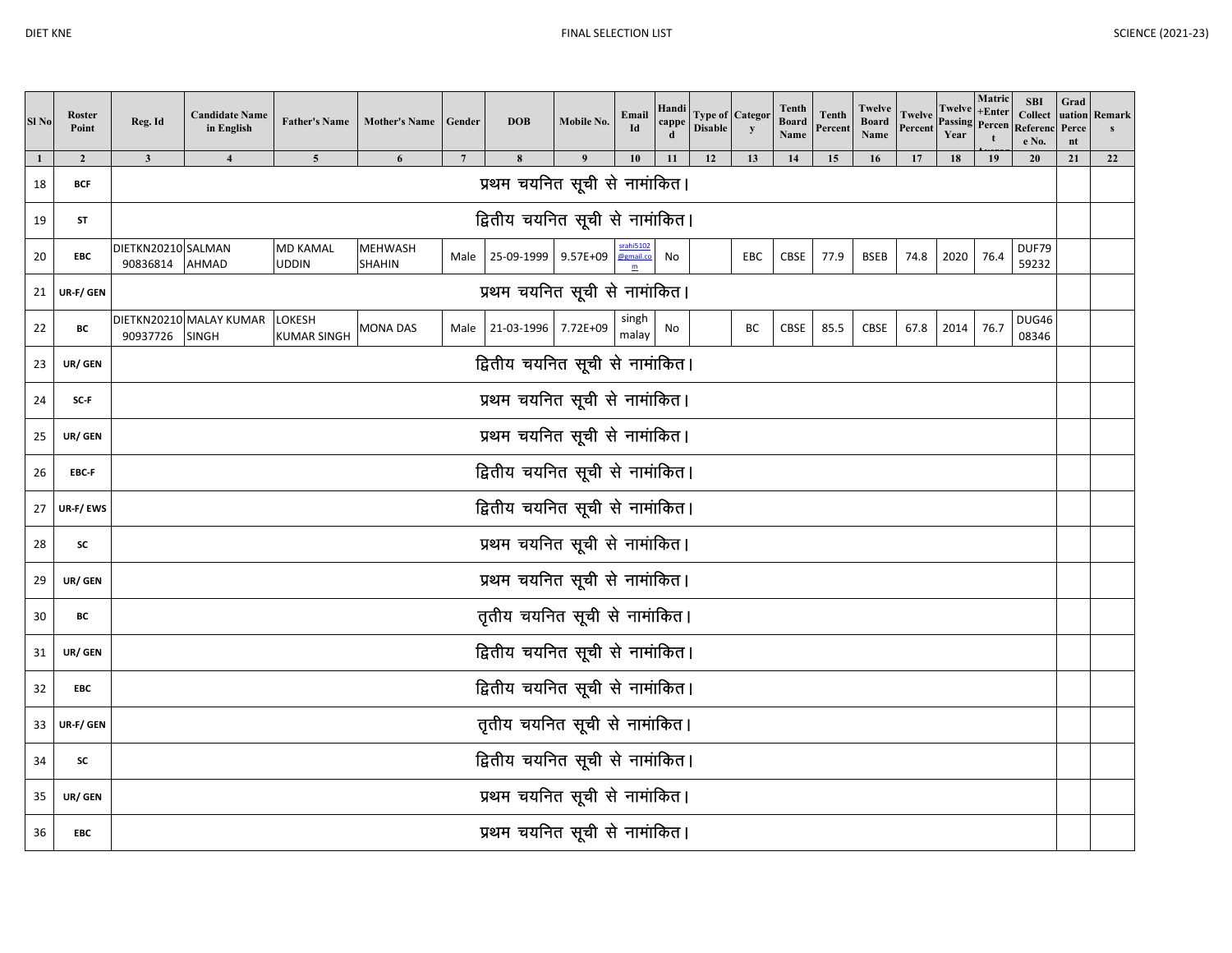| Sl No        | Roster<br>Point | Reg. Id                         | <b>Candidate Name</b><br>in English | <b>Father's Name</b>    | <b>Mother's Name</b> | Gender         | <b>DOB</b>                      | Mobile No. | Email<br>Id      | Handi<br>cappe<br>d | <b>Disable</b> | <b>Type of Categor</b><br>y | Tenth<br><b>Board</b><br>Name | <b>Tenth</b><br>Percent | Twelve<br><b>Board</b><br>Name | <b>Twelve</b><br>Percent | Twelve<br><b>Passing Percen</b><br>Year | Matric<br>$+Enter$ | <b>SBI</b><br>Collect<br>Referenc<br>e No. | Grad<br>Perce<br>nt | uation Remark<br>$\mathbf{s}$ |
|--------------|-----------------|---------------------------------|-------------------------------------|-------------------------|----------------------|----------------|---------------------------------|------------|------------------|---------------------|----------------|-----------------------------|-------------------------------|-------------------------|--------------------------------|--------------------------|-----------------------------------------|--------------------|--------------------------------------------|---------------------|-------------------------------|
| $\mathbf{1}$ | $\overline{2}$  | $\mathbf{3}$                    | $\overline{4}$                      | $\overline{\mathbf{5}}$ | 6                    | $\overline{7}$ | 8                               |            | 10               | 11                  | 12             | 13                          | 14                            | 15                      | 16                             | 17                       | 18                                      | 19                 | 20                                         | 21                  | 22                            |
| 37           | UR/EWS          | DIETKN20210 MUSTAFA<br>82933188 | <b>KAMAL</b>                        | SHAFIQUE<br><b>ALAM</b> | RAJIYA<br>SULTANA    | Male           | 25-04-2002                      | 7.74E+09   | nustal<br>akama  | No                  |                | Gen(E<br>WS)                | <b>BSEB</b><br><b>PATNA</b>   | 76.4                    | <b>BSEB</b><br><b>PATNA</b>    | 65                       | 2019                                    | 70.7               | DUG02<br>51050                             |                     |                               |
| 38           | <b>BC-F</b>     |                                 |                                     |                         |                      |                | द्वितीय चयनित सूची से नामांकित। |            |                  |                     |                |                             |                               |                         |                                |                          |                                         |                    |                                            |                     |                               |
| 39           | UR-F/ GEN       |                                 |                                     |                         |                      |                | द्वितीय चयनित सूची से नामांकित। |            |                  |                     |                |                             |                               |                         |                                |                          |                                         |                    |                                            |                     |                               |
| 40           | SC-F            | DIETKN20210<br>82631862         | KHUSHI KUMARI AJAY DAS              |                         | SONA DEVI            |                | Female 06-03-2003 9.14E+09      |            | khushi<br>nirank | No                  |                | SC                          | <b>BSEB</b><br><b>PATNA</b>   | 54.4                    | <b>BSEB</b><br><b>PATNA</b>    | 60.2                     | 2020                                    | 57.3               | DUF93<br>38664                             |                     |                               |
| 41           | UR/ GEN         | द्वितीय चयनित सूची से नामांकित। |                                     |                         |                      |                |                                 |            |                  |                     |                |                             |                               |                         |                                |                          |                                         |                    |                                            |                     |                               |
| 42           | EBC-F           | प्रथम चयनित सूची से नामांकित।   |                                     |                         |                      |                |                                 |            |                  |                     |                |                             |                               |                         |                                |                          |                                         |                    |                                            |                     |                               |
| 43           | UR/ GEN         | द्वितीय चयनित सूची से नामांकित। |                                     |                         |                      |                |                                 |            |                  |                     |                |                             |                               |                         |                                |                          |                                         |                    |                                            |                     |                               |
| 44           | UR/ GEN         | प्रथम चयनित सूची से नामांकित।   |                                     |                         |                      |                |                                 |            |                  |                     |                |                             |                               |                         |                                |                          |                                         |                    |                                            |                     |                               |
| 45           | UR-F/ GEN       |                                 |                                     |                         |                      |                | प्रथम चयनित सूची से नामांकित।   |            |                  |                     |                |                             |                               |                         |                                |                          |                                         |                    |                                            |                     |                               |
| 46           | BC              |                                 |                                     |                         |                      |                | द्वितीय चयनित सूची से नामांकित। |            |                  |                     |                |                             |                               |                         |                                |                          |                                         |                    |                                            |                     |                               |
| 47           | UR/EWS          |                                 |                                     |                         |                      |                | द्वितीय चयनित सूची से नामांकित। |            |                  |                     |                |                             |                               |                         |                                |                          |                                         |                    |                                            |                     |                               |
| 48           | SC              |                                 |                                     |                         |                      |                | प्रथम चयनित सूची से नामांकित।   |            |                  |                     |                |                             |                               |                         |                                |                          |                                         |                    |                                            |                     |                               |
| 49           | UR-F/ GEN       |                                 |                                     |                         |                      |                | प्रथम चयनित सूची से नामांकित।   |            |                  |                     |                |                             |                               |                         |                                |                          |                                         |                    |                                            |                     |                               |
| 50           | <b>EBC</b>      |                                 |                                     |                         |                      |                | तृतीय चयनित सूची से नामांकित।   |            |                  |                     |                |                             |                               |                         |                                |                          |                                         |                    |                                            |                     |                               |
| 51           | UR/Gen          |                                 |                                     |                         |                      |                | द्वितीय चयनित सूची से नामांकित। |            |                  |                     |                |                             |                               |                         |                                |                          |                                         |                    |                                            |                     |                               |
| 52           | <b>BCF</b>      | प्रथम चयनित सूची से नामांकित।   |                                     |                         |                      |                |                                 |            |                  |                     |                |                             |                               |                         |                                |                          |                                         |                    |                                            |                     |                               |
| 53           | UR/Gen          | प्रथम चयनित सूची से नामांकित।   |                                     |                         |                      |                |                                 |            |                  |                     |                |                             |                               |                         |                                |                          |                                         |                    |                                            |                     |                               |
| 54           | <b>EBC</b>      |                                 |                                     |                         |                      |                | द्वितीय चयनित सूची से नामांकित। |            |                  |                     |                |                             |                               |                         |                                |                          |                                         |                    |                                            |                     |                               |
|              | 55 UR-F/ GEN    |                                 |                                     |                         |                      |                | प्रथम चयनित सूची से नामांकित।   |            |                  |                     |                |                             |                               |                         |                                |                          |                                         |                    |                                            |                     |                               |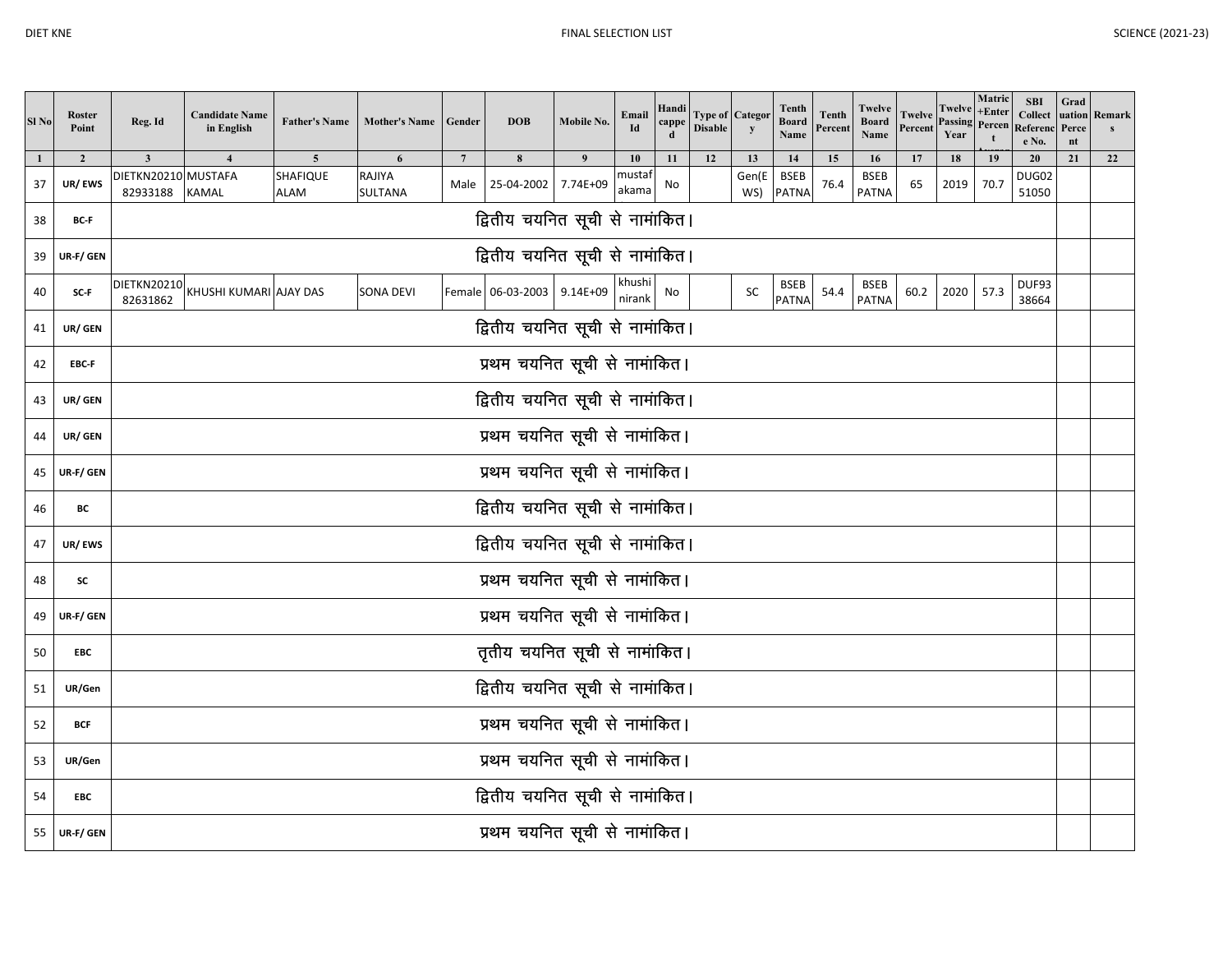| Sl No              | Roster<br>Point      | Reg. Id                         | <b>Candidate Name</b><br>in English | <b>Father's Name</b>           | <b>Mother's Name</b> | Gender          | <b>DOB</b>                         | Mobile No. | Email<br>Id   | Handi<br>cappo<br>$\mathbf d$ | <b>Disable</b> | <b>Type of Categor</b><br>y | Tenth<br><b>Board</b><br>Name | Tenth<br>Percent | Twelve<br><b>Board</b><br>Name | <b>Twelve</b><br>Percent | <b>Twelve</b><br><b>Passing Percen</b><br>Year | Matric<br>$+Enter$ | <b>SBI</b><br><b>Collect</b><br>Referenc<br>e No. | Grad<br>Perce<br>nt | uation Remark |
|--------------------|----------------------|---------------------------------|-------------------------------------|--------------------------------|----------------------|-----------------|------------------------------------|------------|---------------|-------------------------------|----------------|-----------------------------|-------------------------------|------------------|--------------------------------|--------------------------|------------------------------------------------|--------------------|---------------------------------------------------|---------------------|---------------|
| $\mathbf{1}$<br>56 | $\overline{2}$<br>SC | $\mathbf{3}$                    | $\overline{\mathbf{4}}$             | $\overline{\mathbf{5}}$        | 6                    | $7\phantom{.0}$ | 8<br>प्रथम चयनित सूची से नामांकित। |            | 10            | 11                            | 12             | 13                          | 14                            | 15               | 16                             | 17                       | 18                                             | 19                 | 20                                                | 21                  | 22            |
| 57                 | UR/EWS               |                                 |                                     |                                |                      |                 | प्रथम चयनित सूची से नामांकित।      |            |               |                               |                |                             |                               |                  |                                |                          |                                                |                    |                                                   |                     |               |
| 58                 | BC                   |                                 |                                     |                                |                      |                 | द्वितीय चयनित सूची से नामांकित।    |            |               |                               |                |                             |                               |                  |                                |                          |                                                |                    |                                                   |                     |               |
|                    |                      |                                 |                                     |                                |                      |                 |                                    |            |               |                               |                |                             |                               |                  |                                |                          |                                                |                    |                                                   |                     |               |
| 59                 | UR/Gen               |                                 |                                     |                                |                      |                 | प्रथम चयनित सूची से नामांकित।      |            |               |                               |                |                             |                               |                  |                                |                          |                                                |                    |                                                   |                     |               |
| 60                 | EBC-F                |                                 |                                     |                                |                      |                 | तृतीय चयनित सूची से नामांकित।      |            |               |                               |                |                             |                               |                  |                                |                          |                                                |                    |                                                   |                     |               |
| 61                 | UR-F/ GEN            | प्रथम चयनित सूची से नामांकित।   |                                     |                                |                      |                 |                                    |            |               |                               |                |                             |                               |                  |                                |                          |                                                |                    |                                                   |                     |               |
| 62                 | SC-F                 | द्वितीय चयनित सूची से नामांकित। |                                     |                                |                      |                 |                                    |            |               |                               |                |                             |                               |                  |                                |                          |                                                |                    |                                                   |                     |               |
| 63                 | UR/Gen               | प्रथम चयनित सूची से नामांकित।   |                                     |                                |                      |                 |                                    |            |               |                               |                |                             |                               |                  |                                |                          |                                                |                    |                                                   |                     |               |
| 64                 | BC-F                 |                                 |                                     |                                |                      |                 | तृतीय चयनित सूची से नामांकित।      |            |               |                               |                |                             |                               |                  |                                |                          |                                                |                    |                                                   |                     |               |
| 65                 | UR/Gen               |                                 |                                     |                                |                      |                 | द्वितीय चयनित सूची से नामांकित।    |            |               |                               |                |                             |                               |                  |                                |                          |                                                |                    |                                                   |                     |               |
| 66                 | EBC                  |                                 |                                     |                                |                      |                 | प्रथम चयनित सूची से नामांकित।      |            |               |                               |                |                             |                               |                  |                                |                          |                                                |                    |                                                   |                     |               |
| 67                 | UR-F/EWS             |                                 |                                     |                                |                      |                 | द्वितीय चयनित सूची से नामांकित।    |            |               |                               |                |                             |                               |                  |                                |                          |                                                |                    |                                                   |                     |               |
| 68                 | SC                   |                                 |                                     |                                |                      |                 | प्रथम चयनित सूची से नामांकित।      |            |               |                               |                |                             |                               |                  |                                |                          |                                                |                    |                                                   |                     |               |
| 69                 | UR/Gen               |                                 |                                     |                                |                      |                 | तृतीय चयनित सूची से नामांकित।      |            |               |                               |                |                             |                               |                  |                                |                          |                                                |                    |                                                   |                     |               |
| 70                 | EBC                  |                                 |                                     |                                |                      |                 | प्रथम चयनित सूची से नामांकित।      |            |               |                               |                |                             |                               |                  |                                |                          |                                                |                    |                                                   |                     |               |
| 71                 | UR/Gen               | DIETKN20210 KHAWAJA<br>82330130 | SALMAN                              | <b>KHAWAJA</b><br><b>ABDUR</b> | SALMA BEGAM          |                 | Male 15-09-2002                    | 9.57E+09   | KHAW<br>AJAS6 | No                            |                | ВC                          | <b>BSEB</b><br><b>PATNA</b>   | 75.4             | <b>BSEB</b><br><b>PATNA</b>    | 79.2                     | 2020                                           | 77.3               | DUF67<br>88945                                    |                     |               |
| 72                 | BC                   | प्रथम चयनित सूची से नामांकित।   |                                     |                                |                      |                 |                                    |            |               |                               |                |                             |                               |                  |                                |                          |                                                |                    |                                                   |                     |               |
| 73                 | UR-F/ GEN            |                                 |                                     |                                |                      |                 | द्वितीय चयनित सूची से नामांकित।    |            |               |                               |                |                             |                               |                  |                                |                          |                                                |                    |                                                   |                     |               |
| 74                 | SC                   |                                 |                                     |                                |                      |                 | द्वितीय चयनित सूची से नामांकित।    |            |               |                               |                |                             |                               |                  |                                |                          |                                                |                    |                                                   |                     |               |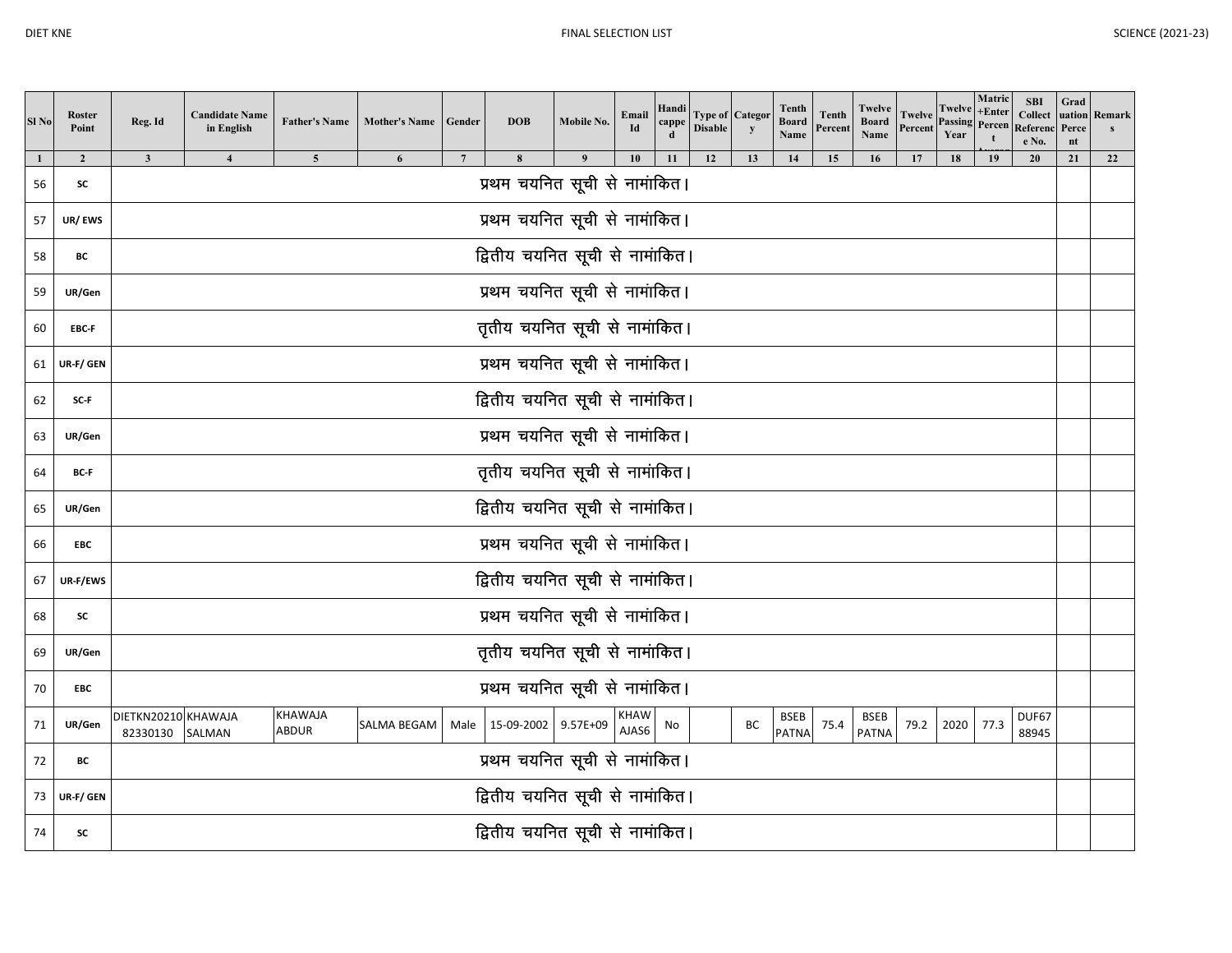| Sl <sub>No</sub>   | Roster<br>Point          | Reg. Id                          | <b>Candidate Name</b><br>in English | <b>Father's Name</b>                | <b>Mother's Name</b>      | Gender          | <b>DOB</b>                         | Mobile No.  | Email<br>Id                  | Handi<br>cappe | <b>Type of Categor</b><br><b>Disable</b> | y   | Tenth<br><b>Board</b><br>Name | <b>Tenth</b><br>Percent | Twelve<br><b>Board</b><br>Name | <b>Twelve</b><br>Percent | <b>Twelve</b><br>Year | Matric<br>$+Enter$<br><b>Passing Percen</b> | <b>SBI</b><br><b>Collect</b><br>Referenc<br>e No. | Grad<br>Perce<br>nt | uation Remark |
|--------------------|--------------------------|----------------------------------|-------------------------------------|-------------------------------------|---------------------------|-----------------|------------------------------------|-------------|------------------------------|----------------|------------------------------------------|-----|-------------------------------|-------------------------|--------------------------------|--------------------------|-----------------------|---------------------------------------------|---------------------------------------------------|---------------------|---------------|
| $\mathbf{1}$<br>75 | $\overline{2}$<br>UR/Gen | $\mathbf{3}$                     | $\boldsymbol{4}$                    | $\overline{\mathbf{5}}$             | 6                         | $7\phantom{.0}$ | 8<br>प्रथम चयनित सूची से नामांकित। |             | 10                           | 11             | 12                                       | 13  | 14                            | 15                      | 16                             | 17                       | 18                    | 19                                          | 20                                                | 21                  | 22            |
| 76                 | EBC-F                    |                                  |                                     |                                     |                           |                 | प्रथम चयनित सूची से नामांकित।      |             |                              |                |                                          |     |                               |                         |                                |                          |                       |                                             |                                                   |                     |               |
| 77                 | UR/EWS                   |                                  |                                     |                                     |                           |                 | तृतीय चयनित सूची से नामांकित।      |             |                              |                |                                          |     |                               |                         |                                |                          |                       |                                             |                                                   |                     |               |
| 78                 | SC-F                     |                                  |                                     |                                     |                           |                 | प्रथम चयनित सूची से नामांकित।      |             |                              |                |                                          |     |                               |                         |                                |                          |                       |                                             |                                                   |                     |               |
| 79                 | UR-F/ GEN                |                                  |                                     |                                     |                           |                 | प्रथम चयनित सूची से नामांकित।      |             |                              |                |                                          |     |                               |                         |                                |                          |                       |                                             |                                                   |                     |               |
| 80                 | BС                       | DIETKN20210 MAHFOOZ<br>90335199  | <b>AHSAN</b>                        | <b>MD ZAKI</b><br>QASSIM            | <b>MARJINA</b><br>KHATOON |                 | Male 01-03-2001 6.21E+09           |             | mahfo<br>ozahsa              | No             |                                          | BC  | <b>BSEB</b>                   | 72                      | <b>BSEB</b>                    | 81.2                     | 2019                  | 76.6                                        | DUG22<br>71072                                    |                     |               |
| 81                 | UR/Gen                   | प्रथम चयनित सूची से नामांकित।    |                                     |                                     |                           |                 |                                    |             |                              |                |                                          |     |                               |                         |                                |                          |                       |                                             |                                                   |                     |               |
| 82                 | EBC                      | DIETKN20210<br>82229948          | <b>KISHAN THAKUR</b>                | RAMLAL<br><b>THAKUR</b>             | DEVKI DEVI                | Male            | 15-01-2000                         | $6.2E + 09$ | kishan<br>tkg0@              | No             |                                          | EBC | <b>BSEB</b><br>PATNA          | 81.6                    | <b>BSEB</b><br><b>PATNA</b>    | 71.2                     | 2017                  | 76.4                                        | <b>DUF76</b><br>65751                             |                     |               |
| 83                 | UR/Gen                   | DIETKN20210 MD SAGAR<br>82531167 | <b>ALAM</b>                         | MD MAHBOOB<br><b>ALAM</b>           | SHAHNAZ<br><b>BEGUM</b>   |                 | Male 03-02-2001                    | 9.11E+09    | aayanr<br>ose97              | No             |                                          | BC  | <b>CBSE</b><br>DELHI          | 87.4                    | <b>BSEB</b><br><b>PATNA</b>    | 66.4                     | 2019                  | 76.9                                        | DUF87<br>16940                                    |                     |               |
| 84                 | <b>BCF</b>               | DIETKN20210<br>82531065          | <b>ANJALI KUMARI</b>                | <b>RAJ KUMAR</b><br><b>RAM</b>      | MEENA DEVI                |                 | Female 15-08-1994 9.47E+09         |             | dkuma<br>rfbg93              | No             |                                          | SC  | <b>BSEB</b><br>PATNA          | 50.4                    | <b>BSEB</b><br><b>PATNA</b>    | 62.6                     | 2013                  | 56.5                                        | DUF74<br>81371                                    |                     |               |
| 85                 | UR-F/ GEN                |                                  |                                     |                                     |                           |                 | द्वितीय चयनित सूची से नामांकित।    |             |                              |                |                                          |     |                               |                         |                                |                          |                       |                                             |                                                   |                     |               |
| 86                 | SC                       |                                  |                                     |                                     |                           |                 | प्रथम चयनित सूची से नामांकित।      |             |                              |                |                                          |     |                               |                         |                                |                          |                       |                                             |                                                   |                     |               |
| 87                 | UR/EWS                   |                                  |                                     |                                     |                           |                 | प्रथम चयनित सूची से नामांकित।      |             |                              |                |                                          |     |                               |                         |                                |                          |                       |                                             |                                                   |                     |               |
| 88                 | EBC                      |                                  |                                     |                                     |                           |                 |                                    | रिक्त       |                              |                |                                          |     |                               |                         |                                |                          |                       |                                             |                                                   |                     | EAR           |
| 89                 | UR/Gen                   |                                  |                                     |                                     |                           |                 | द्वितीय चयनित सूची से नामांकित।    |             |                              |                |                                          |     |                               |                         |                                |                          |                       |                                             |                                                   |                     |               |
| 90                 | BC-F                     |                                  |                                     |                                     |                           |                 | प्रथम चयनित सूची से नामांकित।      |             |                              |                |                                          |     |                               |                         |                                |                          |                       |                                             |                                                   |                     |               |
| 91                 | UR-F/ GEN                | <b>DIETKN20210</b><br>82631749   | <b>TUSHAR SINGH</b>                 | <b>SATISH KUMAR</b><br><b>SINGH</b> | <b>RENU KUMARI</b>        | Male            | 12-10-1993                         | 8.21E+09    | tushar<br>singh <sub>6</sub> | Yes            | Physica                                  | Gen | C.B.S.E                       | 65.2                    | B.S.E.B                        | 69.2                     | 2011                  | 67.2                                        | <b>DUF66</b><br>40484                             |                     | PH            |
| 92                 | SC                       | रिक्त                            |                                     |                                     |                           |                 |                                    |             |                              |                |                                          |     |                               |                         |                                | Handi                    |                       |                                             |                                                   |                     |               |
| 93                 | UR/Gen                   |                                  |                                     |                                     |                           |                 | प्रथम चयनित सूची से नामांकित।      |             |                              |                |                                          |     |                               |                         |                                |                          |                       |                                             |                                                   |                     |               |